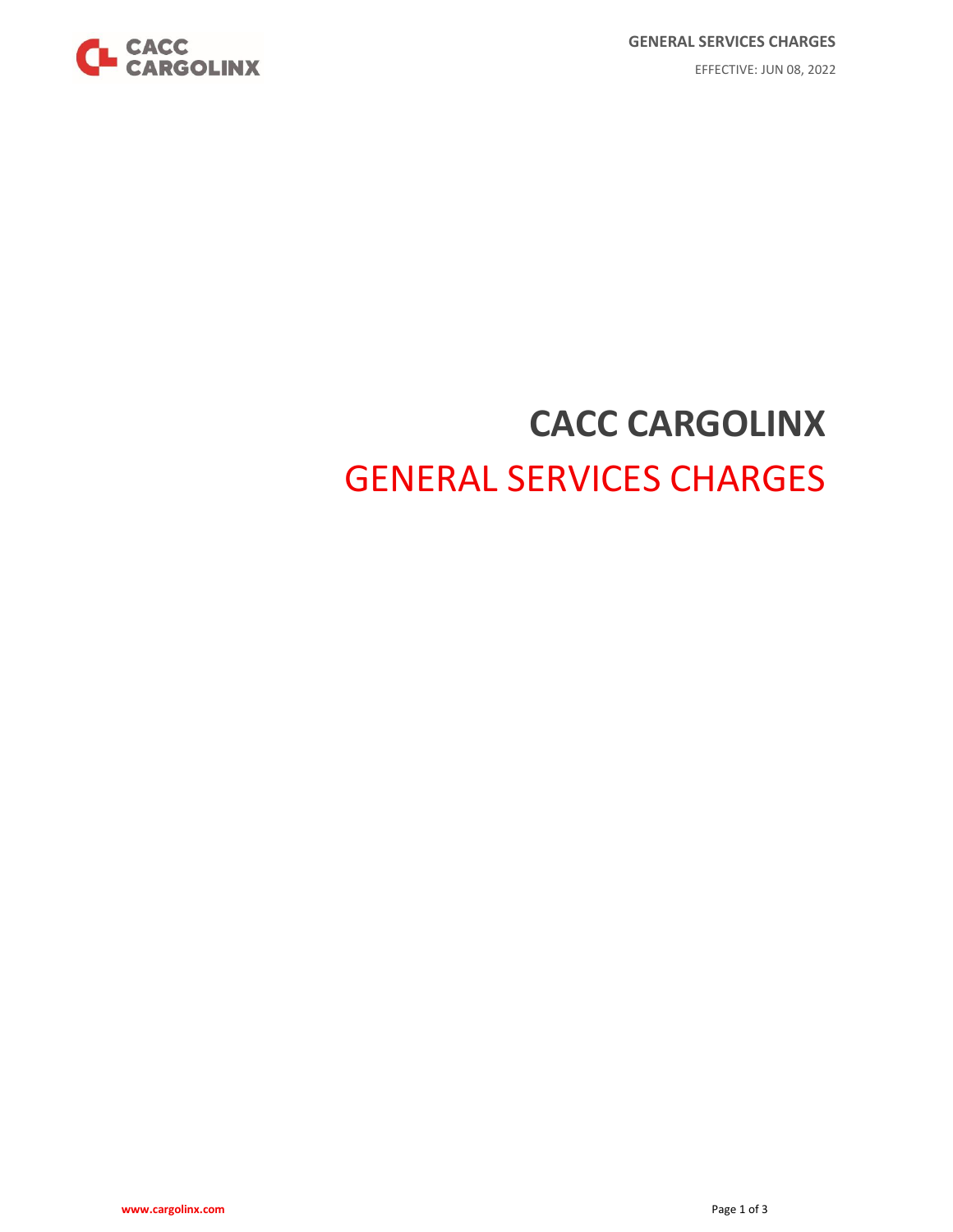

## **GENERAL SERVICES CHARGES**

#### EFFECTIVE: JUN 08, 2022

# **GENERAL SERVICES CHARGES**

|                      | <b>SERVICE</b>                                      | <b>UNIT</b>           | <b>RATE</b> (EGP) |
|----------------------|-----------------------------------------------------|-----------------------|-------------------|
| SECURITY & REPORTING | Cargo Escorting to/from Aircraft                    | AWB                   | 65 USD            |
|                      | <b>CCTV Footage Review</b>                          | AWB                   | 35 USD            |
|                      | Proof of Delivery Report                            | AWB                   | 7 USD             |
|                      | Custom Status / Condition Report                    | REPORT/AWB            | 15 USD            |
|                      | Cargo Damage Survey                                 | AWB                   | 15 USD            |
|                      | Temperature Check Report                            | <b>REPORT</b>         | 35 USD            |
|                      | Cool Container Status / Temperature Check           | CHECK/ULD             | <b>20 USD</b>     |
|                      | <b>Shipment Destruction</b>                         | AWB                   | 255               |
|                      | Personnel Access Permit Application                 | PERMIT                | 635               |
|                      | <b>Equipment Access Permit Application</b>          | PERMIT                | 1900              |
|                      | <b>EDD</b>                                          | AWB                   | 4150              |
|                      | ETD for PER                                         | Ton                   | 390               |
|                      | ETD for Other Cargo                                 | Ton                   | 735               |
|                      | Flight Guard                                        | Flight                | 175 USD           |
|                      | Security Seal                                       | Seal                  | 6 USD             |
|                      | Shipment Weight / Re-weight<br>Minimum per Shipment | KG<br>AWB             | 1.25<br>350       |
|                      | Shipment Loading / Unloading                        | KG                    | 0.6               |
|                      | Manpower / Qualified                                | 8-HOUR SHIFT          | 1150              |
|                      | Manpower / Semi-Skilled                             | 8-HOUR SHIFT          | 575               |
|                      | Shipment Relocation / Within W/H                    | <b>TON</b>            | 290               |
|                      | Shipment Relocation / Between Terminals             | LEG / AWB             | 1260              |
|                      | Cool Control                                        | LEG / AWB             | 750               |
|                      | Cool Control Fast-Track                             | LEG / AWB             | 900               |
|                      | Reloading / MD                                      | <b>ULD</b>            | 510               |
|                      | Reloading / LD (ALF, AMF, Pallets)                  | <b>ULD</b>            | 380               |
|                      | Reloading / Other LD units                          | <b>ULD</b>            | 255               |
|                      | Reception of unbooked shipment                      | SHIPMENT              | 380               |
| ERVICES              | Withdrawing fees - PER                              | KG                    | $0.60$ (Min 60)   |
|                      | Withdrawing fees – Other Cargo                      | КG                    | 1.2 (Min 120)     |
| SHIP MENT S          | Labelling                                           | Label                 | 3.5 (Min 7)       |
|                      | Thermal Label                                       | Label                 | 7                 |
|                      | <b>ULD Tag</b>                                      | Tag                   | 7                 |
|                      | <b>BUP Breakdown and Segregation</b>                | <b>ULD</b>            | 255               |
|                      | <b>AWB Amendment</b>                                | AWB                   | 70                |
|                      | Photocopy Invoice / Document                        | PAGE                  | $\overline{2}$    |
|                      | Express AWB Delivery fees                           | AWB                   | 380               |
|                      | <b>Courier Transportation/Towing</b>                | LEG / AWB             | 510               |
|                      | Manual Entry of HAWB                                | <b>HAWB</b>           | 12 USD            |
|                      | Substitute for AWB Copy                             | AWB                   | 70                |
|                      | Substitute for Breakdown Receipt                    | <b>RECEIPT</b>        | 40                |
|                      | Substitute for Delivery Order                       | <b>DELIVERY ORDER</b> | 40                |
|                      | Substitute for AWB Delivery Receipt                 | <b>RECEIPT</b>        | 40                |
|                      | Undelivered AWB                                     | AWB                   | 70                |
|                      | Heavy AWB attachment                                | AWB                   | 380               |

**www.cargolinx.com** Page 2 of 3